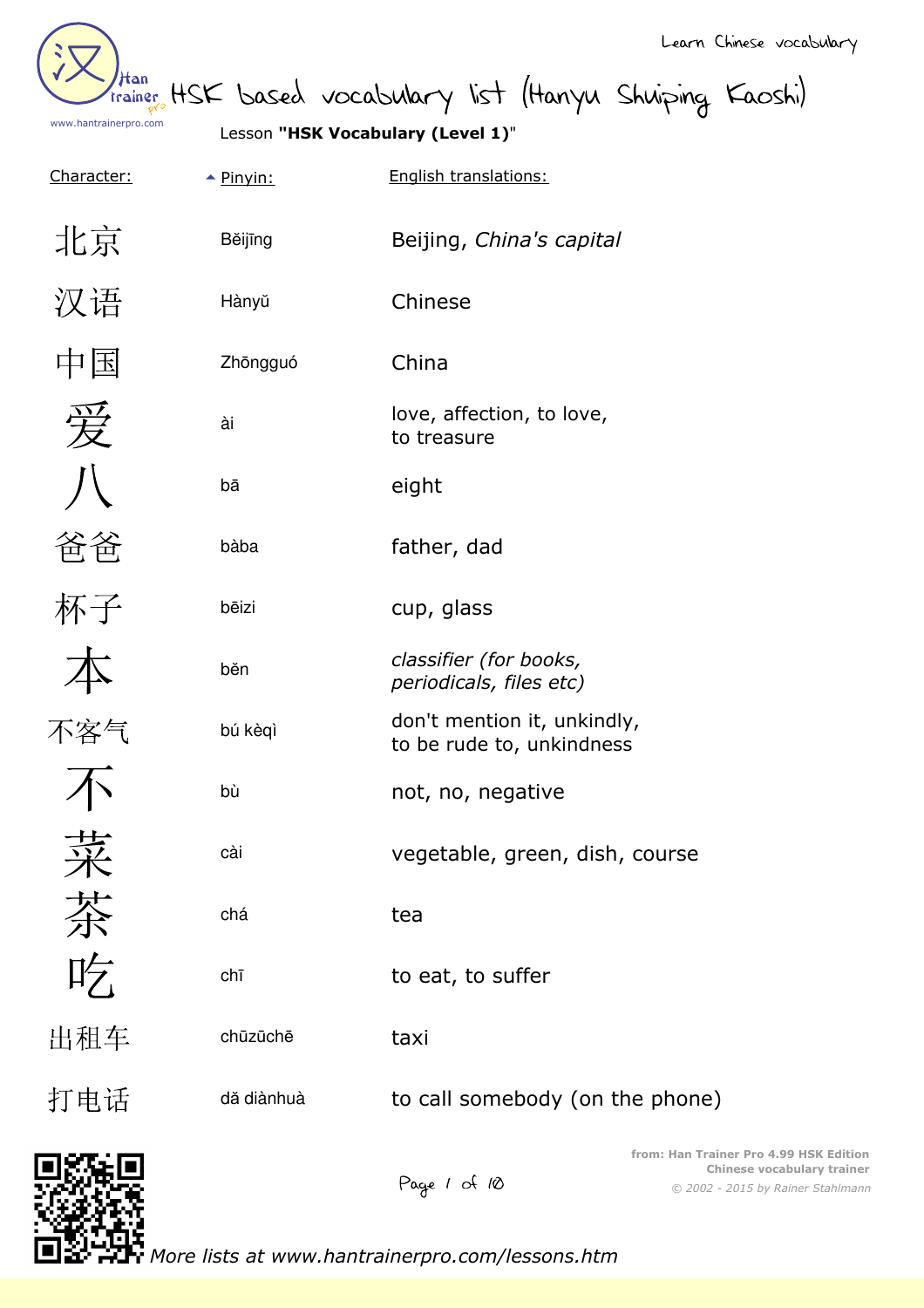

than HSK based vocabulary list (Hanyu Shuiping Kaoshi)

Lesson **"HSK Vocabulary (Level 1)**"

| Character:               | $\triangle$ Pinyin: | English translations:                                                                                                     |
|--------------------------|---------------------|---------------------------------------------------------------------------------------------------------------------------|
|                          | dà                  | big, large, loud, strong, heavy                                                                                           |
|                          | de                  | particle, suffix                                                                                                          |
| 点                        | diăn                | drop, speck, dot,<br>a (little) bit of, o'clock, some                                                                     |
| 电脑                       | diànnăo             | computer                                                                                                                  |
| 电视                       | diànshì             | television                                                                                                                |
| 电影                       | diànyĭng            | movie                                                                                                                     |
| 东西                       | dōngxi              | thing, east and west,<br>from east to west                                                                                |
|                          | dōu                 | all, even                                                                                                                 |
| 读                        | dú                  | to read, to attend school                                                                                                 |
| 对不起                      | duì buqĭ            | sorry                                                                                                                     |
| 夕                        | duō                 | many, more, much, excessive, so,<br>redundant,                                                                            |
| 多少                       | duōshăo             | how much, how many                                                                                                        |
| 儿子                       | érzi                | son                                                                                                                       |
| $\overline{\phantom{a}}$ | èr                  | two                                                                                                                       |
| 饭馆                       | fànguăn             | restaurant                                                                                                                |
|                          |                     | from: Han Trainer Pro 4.99 HSK Edition<br>Chinese vocabulary trainer<br>Page 2 of 10<br>© 2002 - 2015 by Rainer Stahlmann |

*More lists at www.hantrainerpro.com/lessons.htm*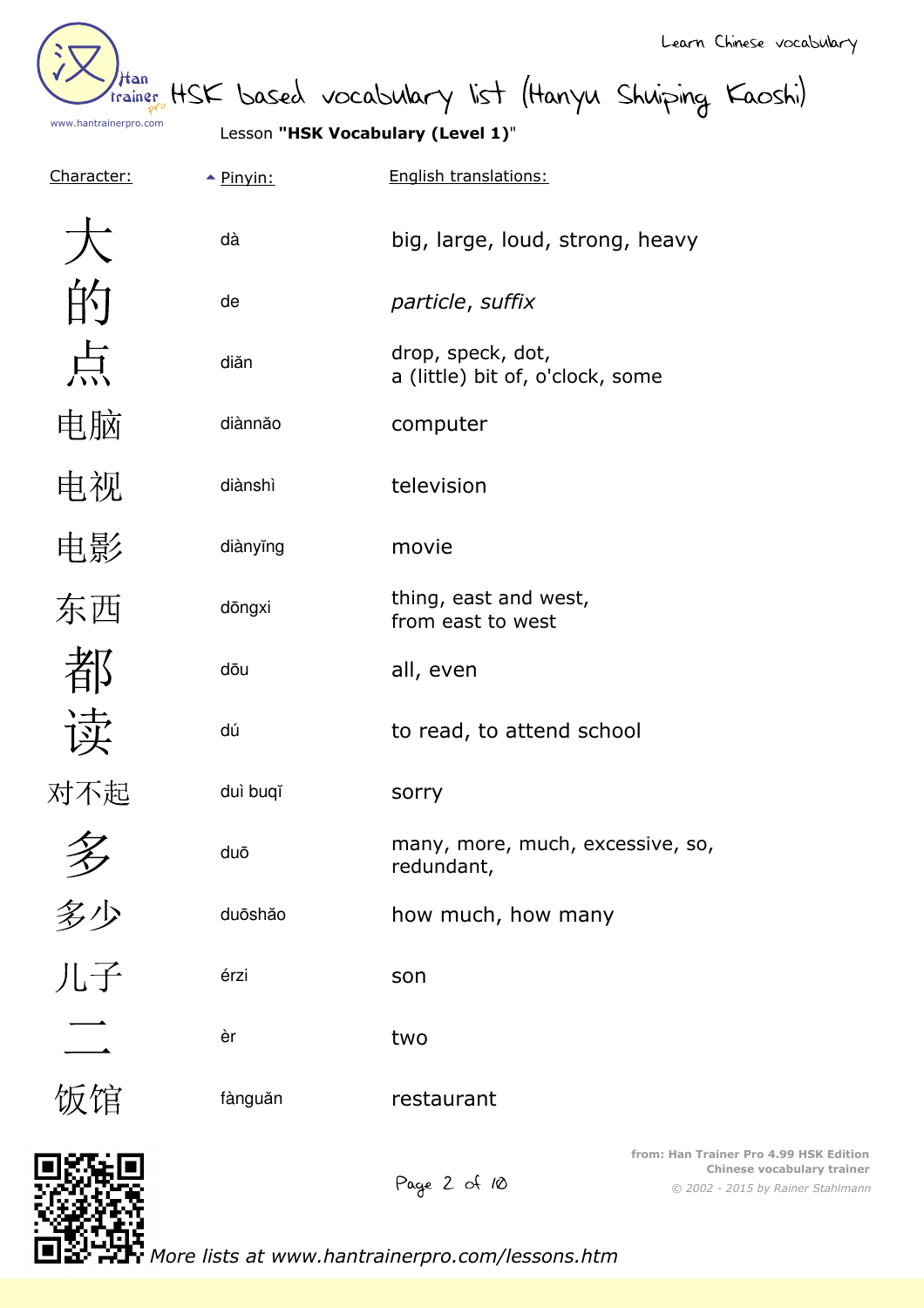Han www.hantrainerpro.com

Than HSK based vocabulary list (Hanyu Shuiping Kaoshi)

Character:

Lesson **"HSK Vocabulary (Level 1)**"

| K机             |
|----------------|
| 分钟             |
| 高兴             |
| 个              |
| 工作             |
| 狗              |
| 好              |
| 喝              |
| 和              |
| 很              |
| 后面             |
| $\boxed{\Box}$ |
| 会              |
| 火车站            |

| $\triangle$ Pinyin: | English translations:                                      |
|---------------------|------------------------------------------------------------|
| fēijī               | airplane                                                   |
| fēnzhōng            | minute                                                     |
| gāoxing             | (to be) happy, cheerful,<br>to be willing to, delight, joy |
| gè                  | classifier (for persons),<br>single, piece                 |
| gōngzuò             | work, job, to work                                         |
| gŏu                 | dog                                                        |
| hăo                 | good, kind, very                                           |
| hē                  | to drink                                                   |
|                     |                                                            |
| hé                  | and, together with, peace, calm,<br>kind, sum,             |
| hĕn                 | very, quite, highly                                        |
| hòumiàn             | behind, later                                              |
| huí                 | to return, to rotate, round                                |
| huì                 | meeting, to have the ability to,<br>to be good at          |
| huŏchēzhàn          | railway station                                            |



今ナ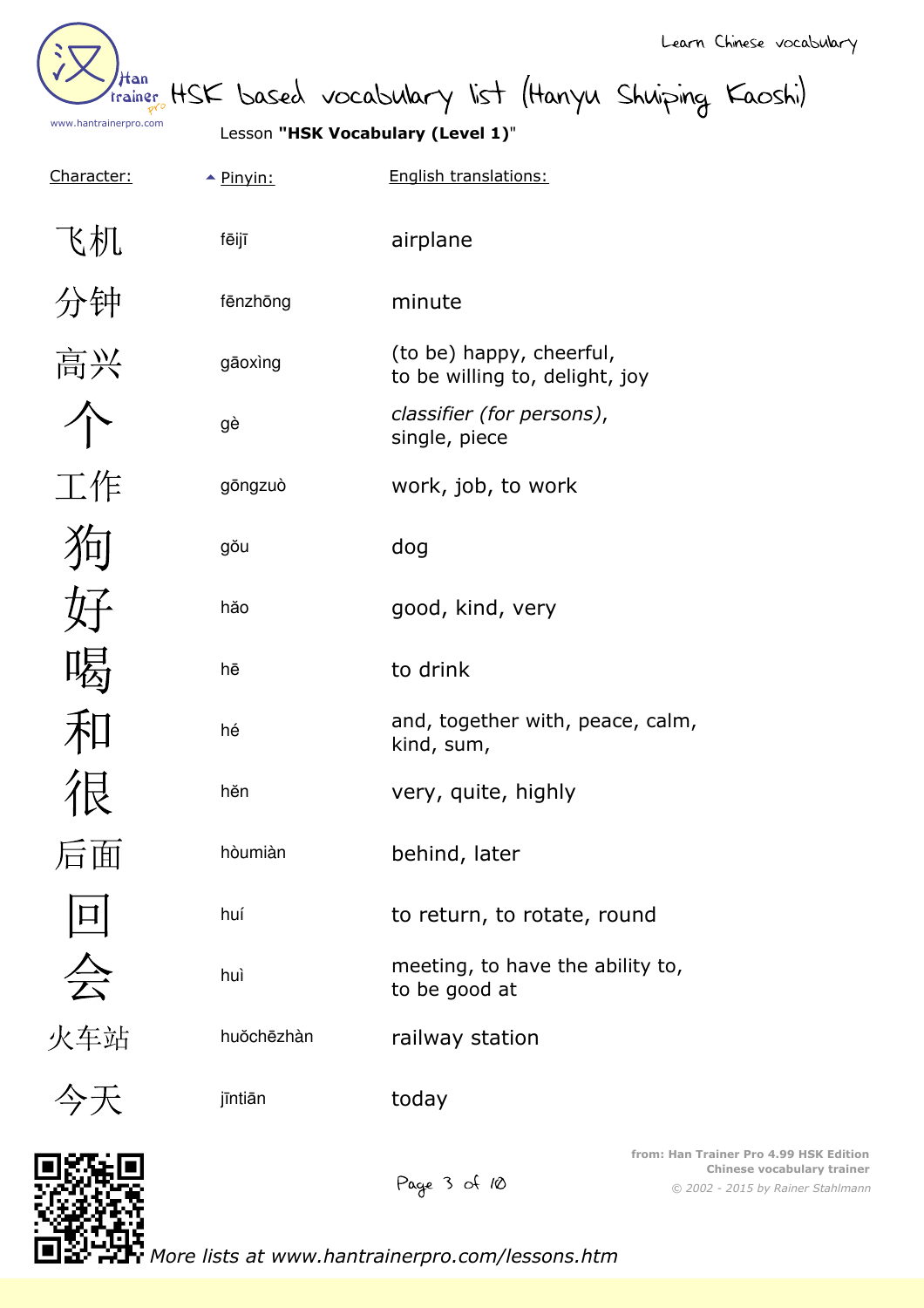Han www.hantrainerpro.com

Learn Chinese vocabulary

Htan<br>trainer HSK based vocabulary list (Hanyu Shuiping Kaoshi)

Lesson **"HSK Vocabulary (Level 1)**"

| Character:     | $\triangle$ Pinyin: | English translations:                                         |  |
|----------------|---------------------|---------------------------------------------------------------|--|
|                | jĭ                  | how many, several, a few, nearly,<br>a small table, how much, |  |
|                | jiā                 | family, home, specialist                                      |  |
|                | jiào                | to call, to shout, to greet,<br>to be called                  |  |
| 九              | jiŭ                 | nine                                                          |  |
|                | kāi                 | to open, to drive, to start,<br>opening, to dismiss, karat    |  |
| 看              | kàn                 | to watch, to see, to read, look                               |  |
| 看见             | kànjiàn             | to see                                                        |  |
|                | kuài                | piece, lump, chunk,<br>Renminbi Yuan (currency)               |  |
| 来              | lái                 | to come, to be at, to take place,<br>the next, coming, about, |  |
| 老师             | lăoshī              | teacher                                                       |  |
| $\overline{f}$ | le                  | particle                                                      |  |
|                | lěng                | cold, chilly                                                  |  |
|                | líng                | zero, nil                                                     |  |
| 里              | lĭ                  | inside, inner, lining,<br>neighborhood                        |  |
|                | liù                 | six                                                           |  |
|                |                     |                                                               |  |

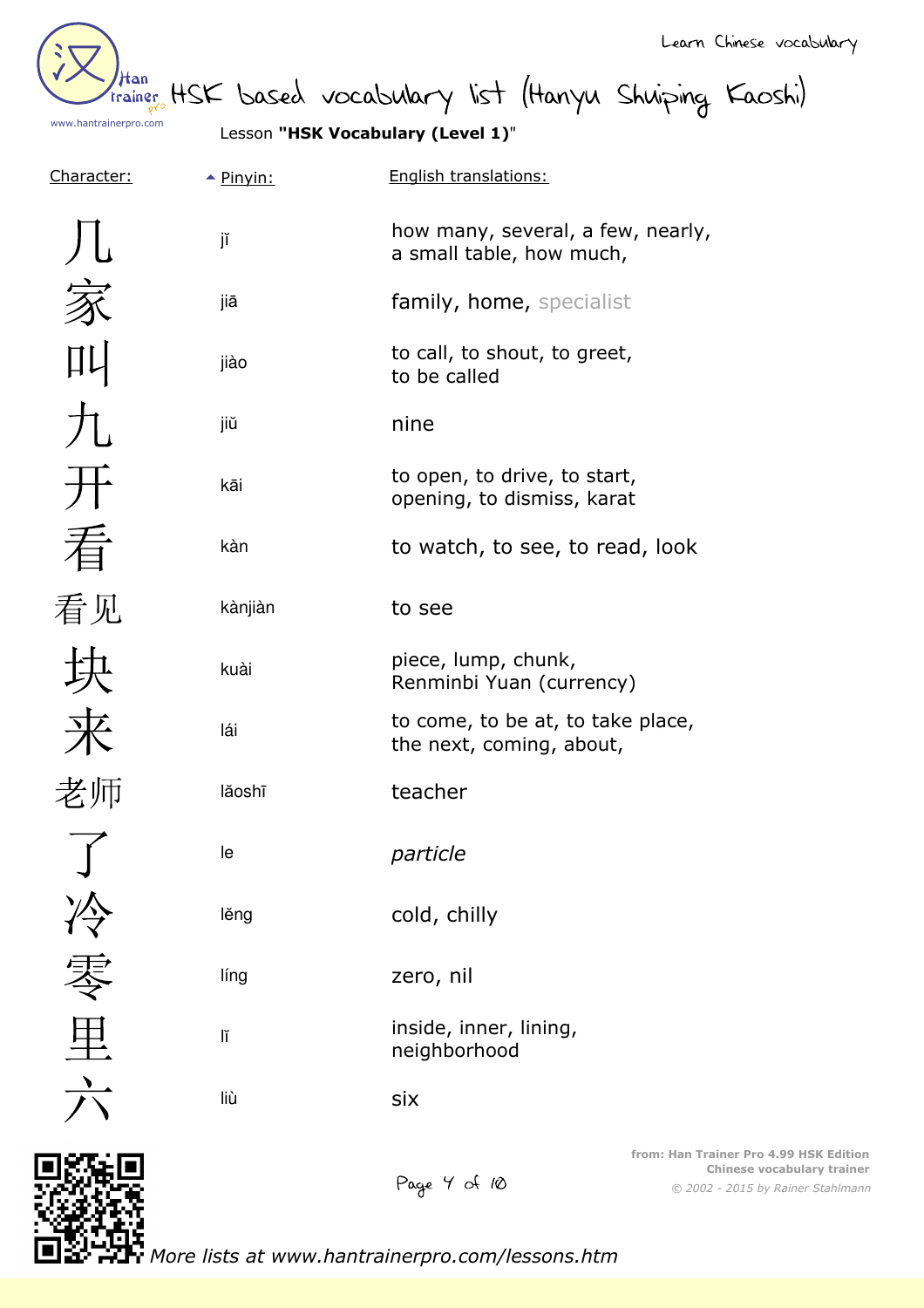Han www.hantrainerpro.com

Than HSK based vocabulary list (Hanyu Shuiping Kaoshi)

Lesson **"HSK Vocabulary (Level 1)**"

| Character: | $\triangle$ Pinyin: | English translations:                                          |
|------------|---------------------|----------------------------------------------------------------|
|            | ma                  | <i>(question) particle</i>                                     |
| 马妈         | māma                | mother                                                         |
|            | māo                 | cat                                                            |
| 买          | măi                 | to buy, to purchase, purchasing                                |
| 没          | méi                 | no, not, to disappear,<br>to be absent of                      |
| 没关系        | méi guānxi          | no problem, it doesn't matter,<br>that's all right, never mind |
| 明天         | míngtiān            | tomorrow                                                       |
| 名字         | míngzi              | name                                                           |
| 米饭         | mĭfàn               | rice                                                           |
|            | nă                  | which, particle                                                |
| 小          | nà                  | that, then, in that case                                       |
|            | ne                  | and, particle                                                  |
| 能          | néng                | can, capability, capable, energy                               |
| 你在         | nĭ                  | you, 2nd person singular                                       |
|            | nián                | year, yearly                                                   |
|            |                     |                                                                |



Page 5 of 10

*© 2002 - 2015 by Rainer Stahlmann* **from: Han Trainer Pro 4.99 HSK Edition Chinese vocabulary trainer**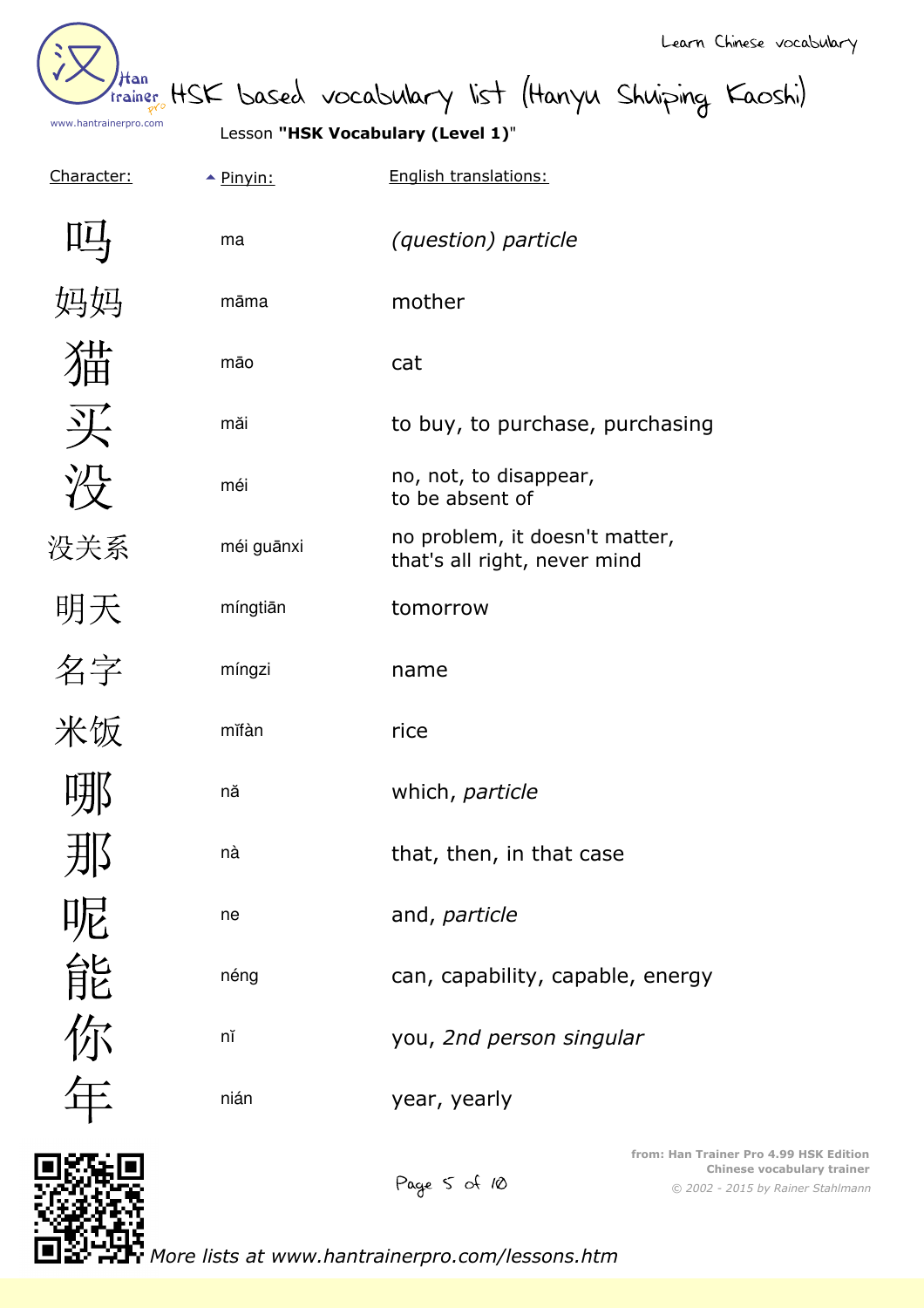Han www.hantrainerpro.com

than HSK based vocabulary list (Hanyu Shuiping Kaoshi)

Lesson **"HSK Vocabulary (Level 1)**"

| Character:               | $\triangle$ Pinyin: | English translations:                                            |
|--------------------------|---------------------|------------------------------------------------------------------|
| 女儿                       | nǚ'ér               | daughter                                                         |
| 朋友                       | péngyou             | friend, pal                                                      |
| 苹果                       | píngguŏ             | apple                                                            |
| 漂亮                       | piàoliang           | pretty, handsome, impressive                                     |
| $\overline{\mathcal{L}}$ | qī                  | seven                                                            |
| 请                        | qĭng                | to request, to invite, please                                    |
|                          | qián                | money, cash, coin                                                |
| 前面                       | qiánmiàn            | in front of, ahead                                               |
| 去                        | qù                  | to go, to remove, to leave for,<br>to be apart from, of the past |
|                          | rén                 | person, people, human being                                      |
| バハバ                      | rè                  | hot, heat, fever, ardent                                         |
| 认识                       | rènshi              | to know, to get to know,<br>to recognize, to understand          |
|                          | rì                  | day, sun                                                         |
| $\equiv$                 | sān                 | three, several, several times                                    |
| 商店                       | shāngdiàn           | shop                                                             |
|                          |                     |                                                                  |

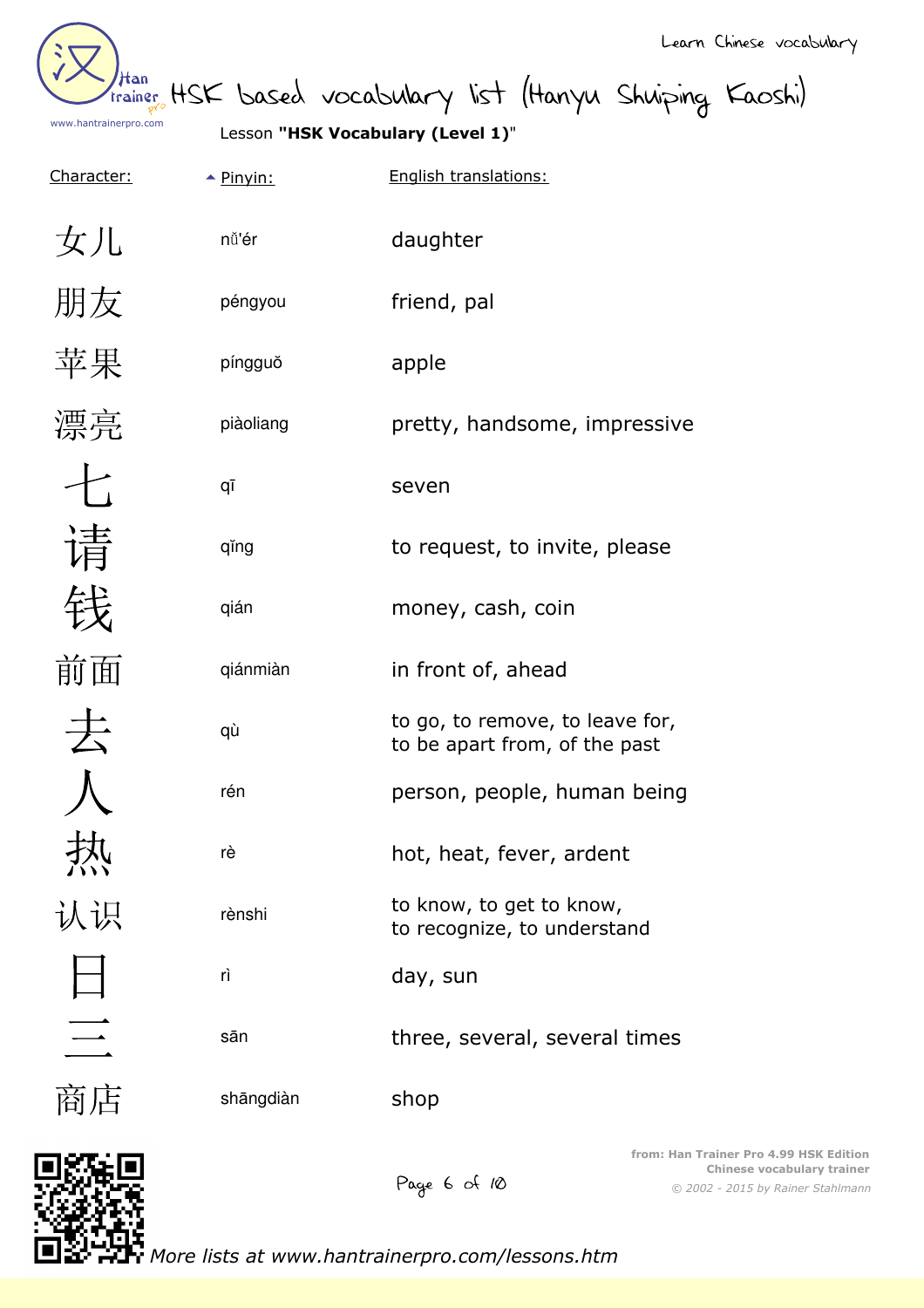Han www.hantrainerpro.com

Learn Chinese vocabulary

than HSK based vocabulary list (Hanyu Shuiping Kaoshi)

Lesson **"HSK Vocabulary (Level 1)**"

| Character:              | $\triangle$ Pinyin: | English translations:                              |
|-------------------------|---------------------|----------------------------------------------------|
|                         | shăo                | less, little, a little,<br>to be missing (things), |
| $\frac{1}{\sqrt{2\pi}}$ | shàng               | above, on top of, up, previous,<br>superior        |
| 上午                      | shàngwŭ             | forenoon, morning                                  |
| 谁什么                     | shéi                | who, anyone                                        |
|                         | shénme              | what, whatever, anything,<br>something             |
|                         | shí                 | ten                                                |
| 时候                      | shíhou              | time, moment                                       |
| 是                       | shì                 | to be, yes                                         |
| 书                       | shū                 | book, to write, document                           |
| 水                       | shuĭ                | water, waters                                      |
| 水果                      | shuĭguŏ             | fruit                                              |
| 睡觉                      | shuìjiào            | to go to bed                                       |
| 说话                      | shuōhuà             | to speak, a chat, in a minute,<br>to gossip        |
|                         | sì                  | four                                               |
|                         | suì                 | year                                               |



*© 2002 - 2015 by Rainer Stahlmann* **from: Han Trainer Pro 4.99 HSK Edition Chinese vocabulary trainer**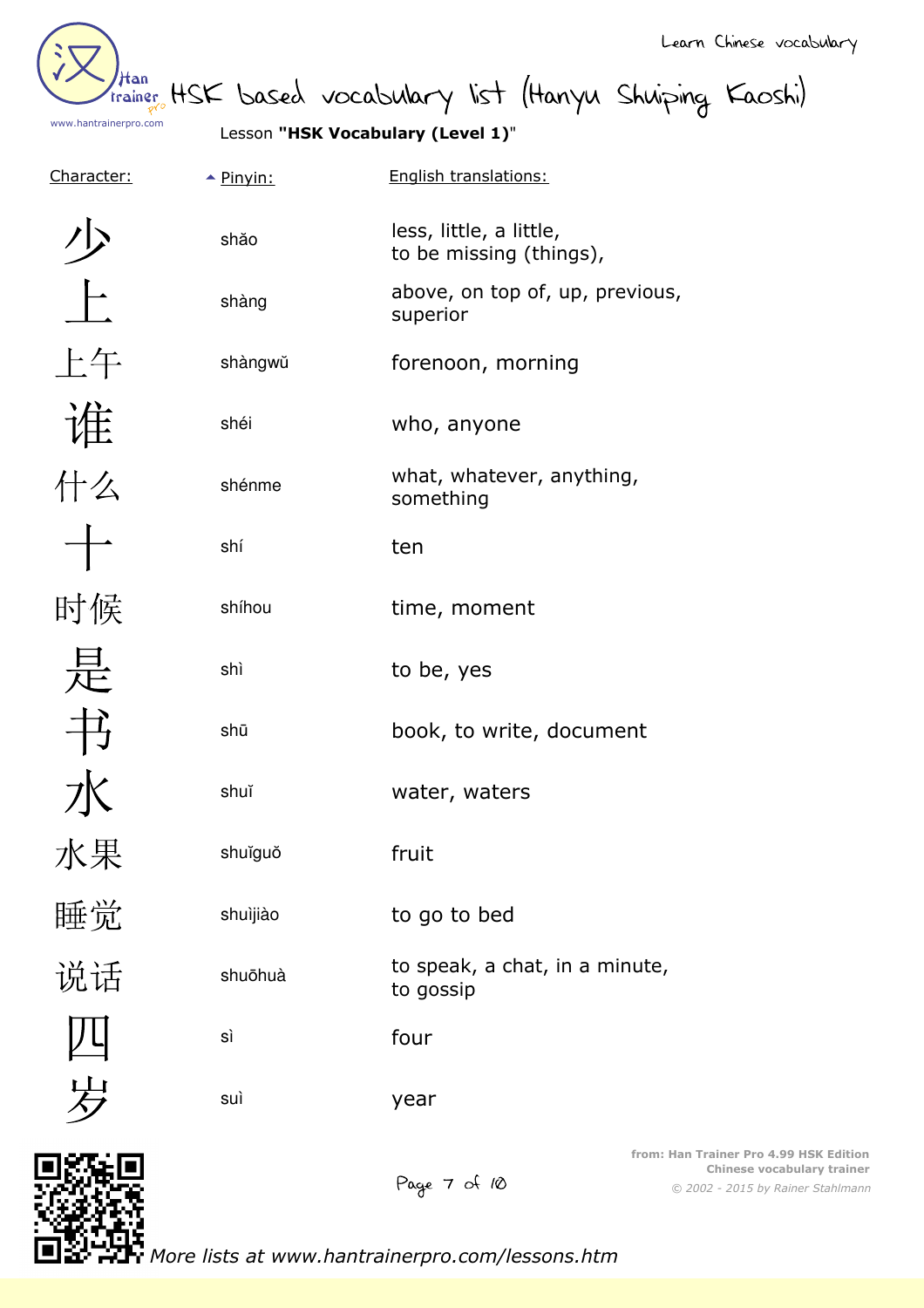

than HSK based vocabulary list (Hanyu Shuiping Kaoshi)

Lesson **"HSK Vocabulary (Level 1)**"

| Character: | $\triangle$ Pinyin: | English translations:                        |
|------------|---------------------|----------------------------------------------|
|            | tā                  | he, him, other, a third person               |
| 她          | tā                  | she, her                                     |
| 太          | tài                 | too, very much                               |
| 听          | tīng                | to hear, to listen, to heed                  |
| 天气         | tiānqì              | weather                                      |
| 同学         | tóngxué             | classmate, schoolmate                        |
| 喂          | wèi                 | hello, hey, to feed                          |
|            | WŎ                  | I, me                                        |
| 我们         | wŏmen               | we, us, our                                  |
|            | wŭ                  | five                                         |
| 星期         | xīngqī              | week                                         |
| 喜欢<br>先生   | xĭhuan              | to like, joyful                              |
|            | xiānsheng           | Mister, gentleman, husband                   |
| 想          | xiăng               | to think, to suppose, to want to,<br>to miss |
|            | xiăo                | small, briefly, the young                    |
| 1975 M     |                     | from: Han Trainer Pro                        |



*© 2002 - 2015 by Rainer Stahlmann* **f** 4.99 HSK Edition **Chinese vocabulary trainer**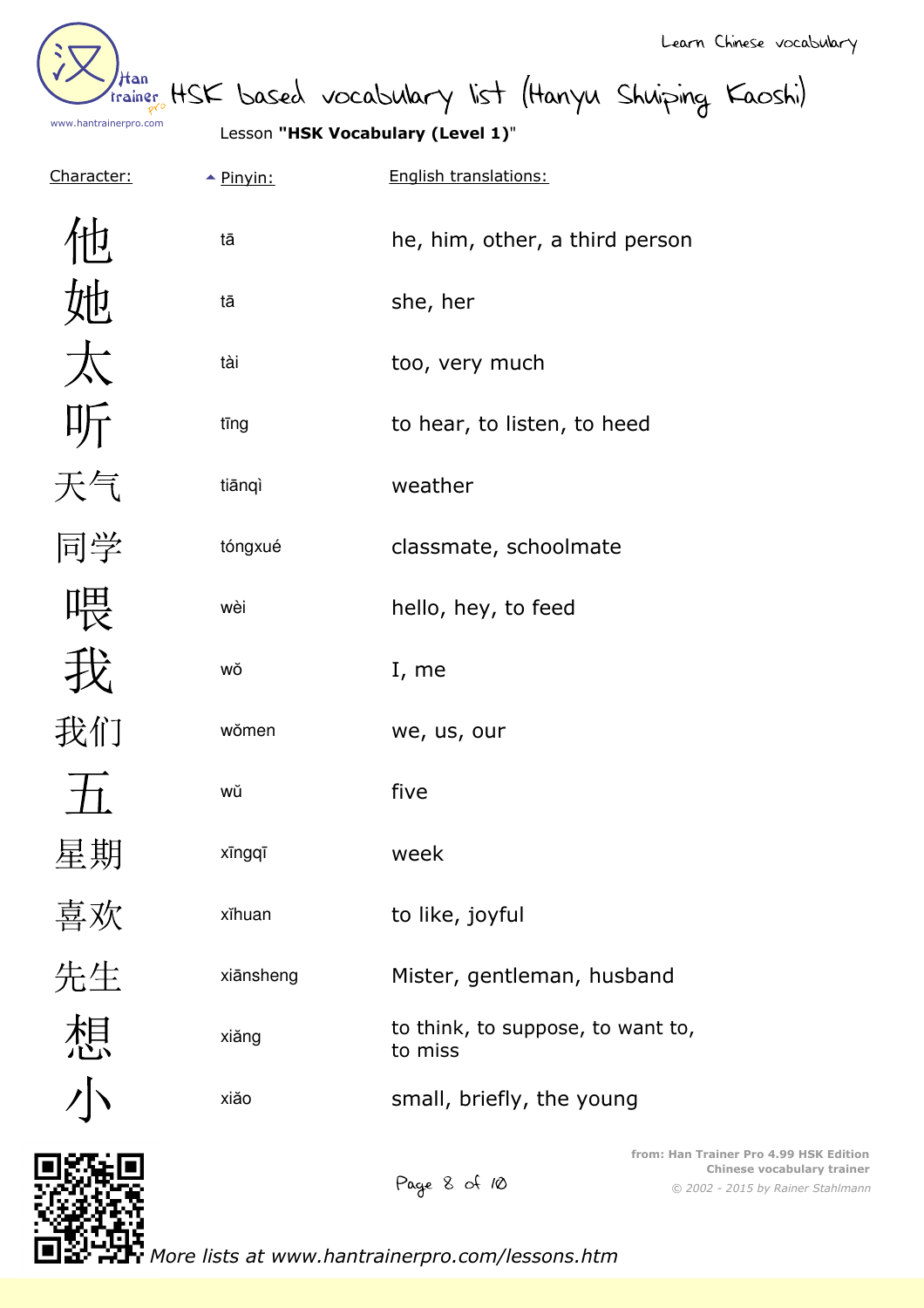Han www.hantrainerpro.com

trainer HSK based vocabulary list (Hanyu Shuiping Kaoshi)

Lesson **"HSK Vocabulary (Level 1)**"

| Character:     | $\triangle$ Pinyin: | English translations:                             |
|----------------|---------------------|---------------------------------------------------|
| 小姐             | xiăojiĕ             | Miss, young lady                                  |
| $\overline{B}$ | xià                 | down, below, under, beneath, next,<br>to get off, |
| 现在             | xiànzài             | now, (at) present                                 |
| 下午             | xiàwŭ               | afternoon, p.m.                                   |
| 下雨             | xiàyŭ               | to rain                                           |
| 些              | xiē                 | some, few, several                                |
| 写              | xiĕ                 | to write, to portray                              |
| 谢谢             | xièxie              | thank you                                         |
| 学生             | xuésheng            | student, pupil                                    |
| 学习             | xuéxí               | to study                                          |
| 学校             | xuéxiào             | school                                            |
|                | уī                  | one, once, all, undivided, single,<br>whole,      |
| 衣服             | yīfu                | clothing, clothes, dressing                       |
| 医生             | yīshēng             | doctor, physician                                 |
| 医院             | yīyuàn              | hospital, infirmary                               |
| הם נזימה       |                     | from: Han Trainer Pro                             |